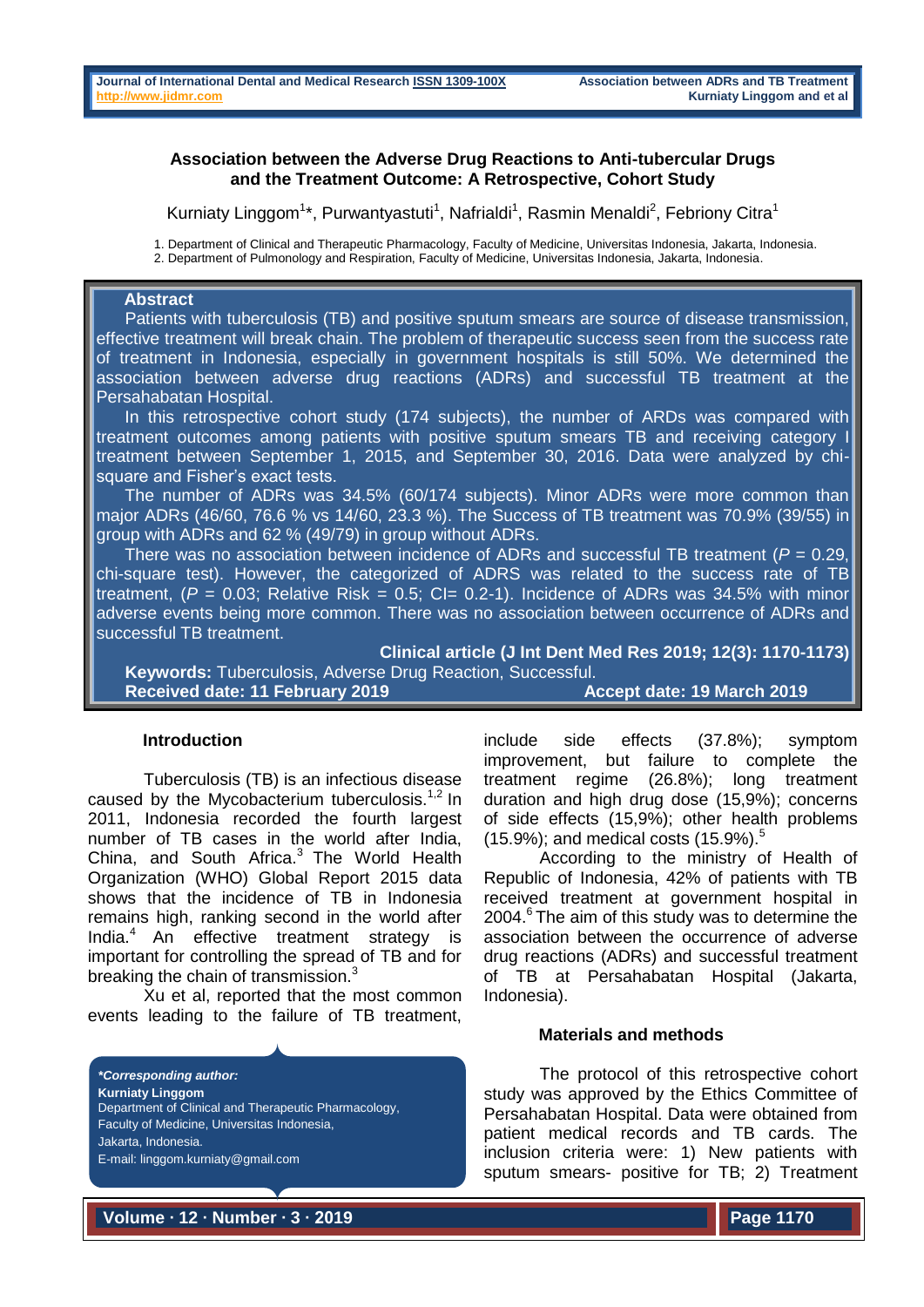with category I fixed- dose drug combinations (FDCs); 3) Age, 18-65 years. While the exclusions criteria were: 1) Extra lung TB; 2) Diagnosis of Human Immunodeficiency Virus (HIV); 3) Incomplete medical records.

All patient who fulfilled the inclusion and exclusion criteria for the period September 1, 2015 to September 30, 2016 were eligible for inclusion to obtain an overview the number of ADRs.

Adverse drug reactions (ADRs) were categorized as major or minor according to Ministry of Health. $3$  Researcher gets medical records to saw the sympton and follow-up until end of TB therapy. The treatment outcomes were classified in accordance with the lung doctors association Indonesia.<sup>2</sup>

The estimated sample size was calculated using the following formulas for nominal data with a single sample for estimated proportion of a population. Therefore, the minimum subject recruited in this study were 89 subjects.

All research data were recorded on forms and software. Data analysis was conducted with the chi-squared and Fisher's exact tests with IBM SPSS Statistics for windows, version 20.0, software (IBM Corp, Armonk, NY, USA). Data are presented in narrative form and descriptive tables.

# **Results**

Of 251 patients with TB pulmonary smear-positive treated category I FDCs, only 174 patients met the inclusion and exclusion criteria.

## **Subject characteristics**

As shown in Table 1, ADRs were more common in male subjects 43/60 (71.7%) with the highest incidence among those aged 18-35 years (48.35%).

| Variable   |           | <b>ADR</b> |        |           |         |
|------------|-----------|------------|--------|-----------|---------|
|            |           | Yes        |        | No        |         |
|            |           | $n = 60$   | (%)    | $n = 114$ | $(\% )$ |
| Sex        | Male      | 43         | (71.7) | 80        | (70.2)  |
|            | Female    | 17         | (28.3) | 34        | (29.8)  |
| Age, years | $18 - 35$ | 29         | (48.3) | 41        | (36)    |
|            | $36 - 45$ |            | (11.7) | 30        | (21.3)  |
|            | $46 - 55$ | 13         | (21.7) | 25        | (21.9)  |
|            | $56 - 65$ | 11         | (18.3) | 18        | (15.8)  |

**Table 1.** Distribution of Subjects Characteristics. **Adverse reactions to anti-TB drug**

As shown in Table 2, ADRs occurred in

60/174 subjects with minor ARDs more common than major drug reactions (46/60, 76.7% vs 14/60, 23.3%). Management of ADRs is based on the symptoms observed. According to available data, major ADRs are managed by temporary stopping treatment. In addition, of 46 patients with minor ADRs, treatment was continued without additional therapy in 21 (45.7%), while additional treatment or change to the therapeutic dose was used in the remaining 25 (54.3%).

Side effects are typically treated with analgesic drugs (ibuprofen and meloxicam), antiallergy (cetirizine), anti-nausea and vomiting (domperidone), antiulcer drugs (sucralfate and omeprazole), uric acid synthesis inhibitor (allopurinol), vitamins (vitamin B6, vitamin B complex), and complementary medicine (curcuma).

| Variable           |                                | n              | (%)    |
|--------------------|--------------------------------|----------------|--------|
| <b>ADR</b>         |                                |                |        |
| A. Major           |                                | 14             | (23.3) |
|                    | Drug-induced hepatitis         | 5              | (8.3)  |
|                    | Erythema and itching           | 8              | (13.3) |
|                    | Death                          | 1              | (1.6)  |
| B. Minor           |                                | 46             | (76.7) |
|                    | Itching                        | 7              | (11.6) |
|                    | Itching, nausea, and vomiting  | 1              | (1.6)  |
|                    | Itching and visual impairment  | 1              | (1.6)  |
|                    | Nausea                         | 10             | (16.6) |
|                    | Nausea, vomiting               | 6              | (10)   |
|                    | Dyspepsia                      | 1              | (1.6)  |
|                    | Nausea, itching, and join pain | 2              | (3.3)  |
|                    | Join pain                      | 5              | (8.3)  |
|                    | Myalgia                        | 4              | (6.6)  |
|                    | Swollen joints                 | $\overline{2}$ | (3.3)  |
|                    | Cramping                       | 1              | (1.6)  |
|                    | Neuropathy                     | 3              | (5)    |
|                    | Common cold                    | 1              | (1.6)  |
|                    | Vertigo                        | 1              | (1.6)  |
|                    | Yellowing of the skin          | 1              | (1.6)  |
| Time of ADR        |                                | 60             |        |
|                    | Intensive phase                | 46             | (76.7) |
|                    | Continuous phase               | 14             | (23.3) |
| <b>FDC Therapy</b> |                                | 60             |        |
|                    | Continuous                     | 46             | (76.7) |
|                    | Cessation of FDC or            | 14             | (23.3) |
|                    | alternative regimens           |                |        |

**Table 2.** Overview of Pharmacotherapy Effects of Anti-TB drugs, Time of ADRs, and FDC Therapy  $(n = 60)$ .

# **The association between ADRs and successful TB treatment**

As shown in Table 3, treatment was more successful for patients with ADRs than without ADRs (39/56, 72 % vs 49/79, 62 %).

**Volume ∙ 12 ∙ Number ∙ 3 ∙ 2019**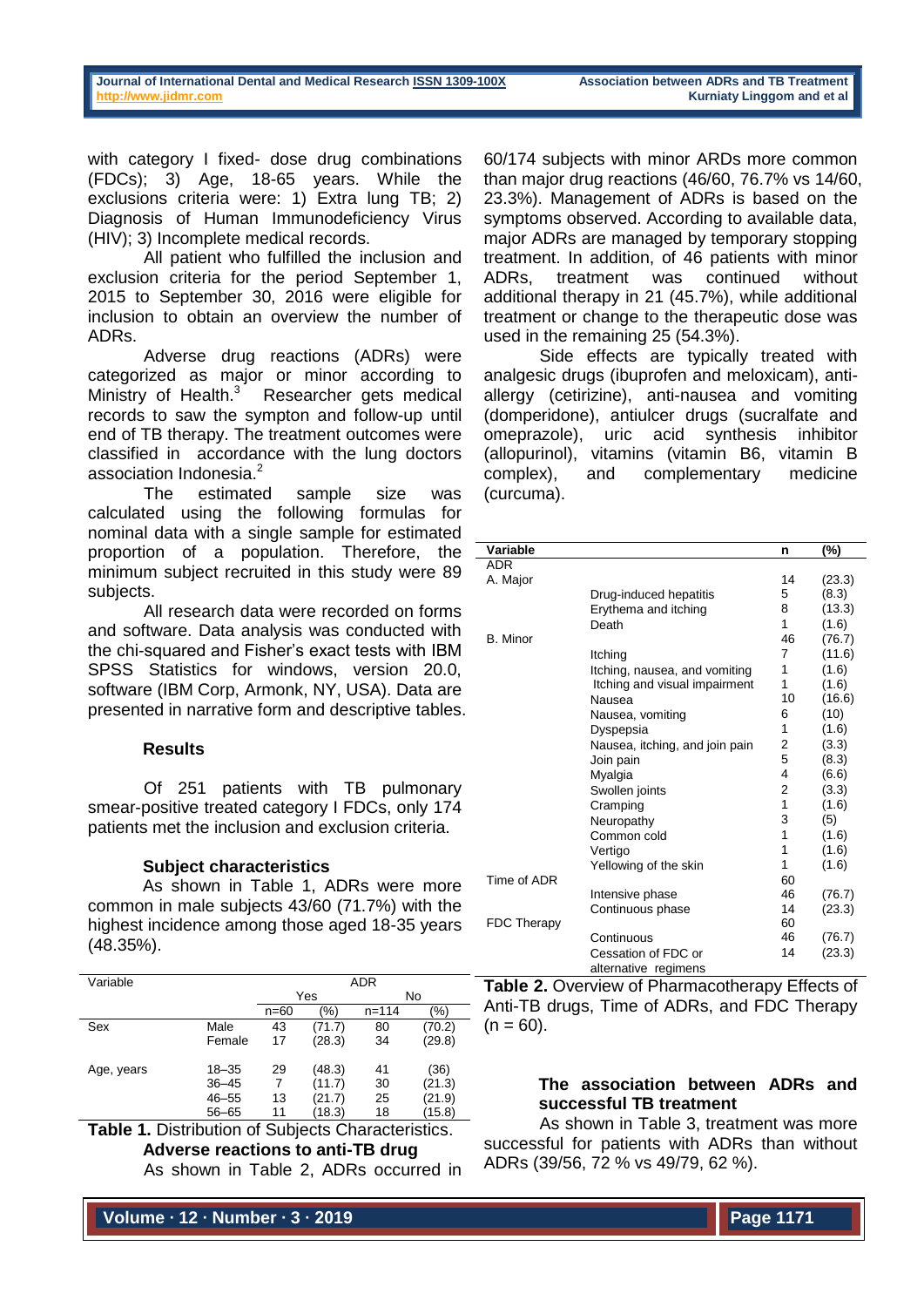| Variable               | <b>ADRs</b> |           |           |        |
|------------------------|-------------|-----------|-----------|--------|
|                        |             | Yes<br>No |           |        |
|                        | $n = 60$    | (%)       | $n = 114$ | (%)    |
| Outcome                |             |           |           |        |
| Cured (BTA conversion) | 29          | (48.3)    | 28        | (24.6) |
| Complete (clinical and | 10          | (16.7)    | 21        | (18.4) |
| X-rays)                |             |           |           |        |
| Failure                | 0           |           | 1         | (0.8)  |
| Lost to follow-up      | 15          | (25)      | 27        | (23.7) |
| Not evaluated          | 4           | (6.7)     | 35        | (30.7) |
| Died                   |             | (1.7)     | 2         | (1.8)  |
| Still in Therapy       |             | 1.7       |           | (O)    |

**Table 3.** TB Treatment Outcomes.

As shown in table 4, there was no association between the incidence of ADRs and successful TB treatment [*P* = 0.36, relative risk  $(RR) = 1.1$ : 95% confidence interval  $(CI) = 0.87$  – 1.4]. But the categorized of side effects was association to successful TB treatment, (*P* = 0.03; RR =  $0.5$ : 95% CI =  $0.2$  -1).

| Variable          | Successful<br>$n$ (%) | Outcome of TB Therapy<br>Not<br>successful<br>n (%) |              | p value |
|-------------------|-----------------------|-----------------------------------------------------|--------------|---------|
| <b>ADR</b><br>Yes | 39 (70)               | 17 (30)                                             | 56<br>(100)  | 0.36    |
| No                | 49 (62)               | 30(38)                                              | 79<br>(100)  |         |
| Total             | 88 (65)               | 47 (35)                                             | 135<br>(100) |         |
| Category ADR      |                       |                                                     |              |         |
| Major             | 5(42)                 | 7(58)                                               | 12<br>(100)  | $0.03*$ |
| Minor             | 34 (77)               | 10 (23)                                             | 44<br>(100)  |         |
| Total             | 39 (70)               | 17 (30)                                             | 56<br>(100)  |         |

Chi-square and Fisher's exact tests, \* significant difference

**Table 4.** The Association Between the Number and Categorized of ADRs with The Outcome TB Treatment.

## **Discussion**

The study cohort included 174 patients with TB (80 men and 34 women). According to the 2015 Health Profile Data of the Ministry of Health of Indonesia, TB occurs in 1.5 fold more in men than women.<sup>7</sup>

According to a report by Athira et al.,<sup>8</sup> ADRs were more common in males than females (69% vs. 31%), which is in agreement with the findings of the present study number of ADRs male 43/60 (71.7%) and female 17/60 (28.3%). However, if we look at the data of number of males and females in the sample, the percentage is similar to subject with or without ADRs.

The Incidence of ADRs was 34% (60/174 subjects), which was higher than reported by the WHO in 2002  $(3\% - 6\%)$   $\degree$ , and prospective observational studies conducted in India in 2013 and 2014 (93/511, 18.2%).<sup>8</sup>

In this study, ADRs were categorized as major or minor (table 2). The incidence of major 14/60 (23.3%) and minor 46/60 (76.7%) ADRs encountered in this study were in accordance with previous studies of possible treatment options for TB.<sup>2,9-11</sup> A study conducted in Columbia by Marra et al. $12$  to evaluate the treatment of patients with active pulmonary TB from 2000–2005 reported that the incidence of ADRs was 30% (318 of 954 subjects).

Most ADRs in this study happened during the intensive phase (46/60, 76.7%). Athira et al, <sup>8</sup> reported that the incidence of ADRs in the intensive phase was greater than in the continuous phase. This problem can cause a decision to stop treatment and cause the bacteria to become resistant to existing drugs. $8$  Thus, it is very important for health workers to explain to patients the importance of continuing treatment.

The target national success rate of TB treatment in 2015 is the same as the figure set by the WHO of 85%. $^{7,11}$ In this study, the treatment success rates was 39/56 (70%) in the group with ADRs and 49/79 (62%) in the group without side effects, both of which were lower than the national success rate of TB treatment.

In this study, 3 (1.7%) of 174 patients were died during TB treatment. The cause of death recorded in the group with ADRs adverse included peritonitis due to perforation of the viscus, sepsis, pulmonary TB, anemia, and leukopenia. In the group without ADRs, the causes of death were type II respiratory failure, bronchiectasis, pulmonary TB, and immunocompromised but HIV-negative. The mortality rate due to TB was still high as compared to the 2015 WHO data which reported a death rate of 12.5% (1.2/9.6 million patients). $13$ 

Chi-square and Fisher's exact tests analysis showed that there was no association between the incidence of ADRs and successful TB treatment ( $p = 0.36$ ; RR = 1.1; 95% CI = 0.87– 1.4), while the categorized of ADRs was association to successful TB treatment ( $p = 0.03$ ;  $RR = 0.5$ ; 95% CI = 0.2–1).

A study conducted in a tertiary hospital by Bai et al.<sup>14</sup> in India reported that  $96$  (22.1%) of 434 patients with pulmonary TB experienced

**Volume ∙ 12 ∙ Number ∙ 3 ∙ 2019**